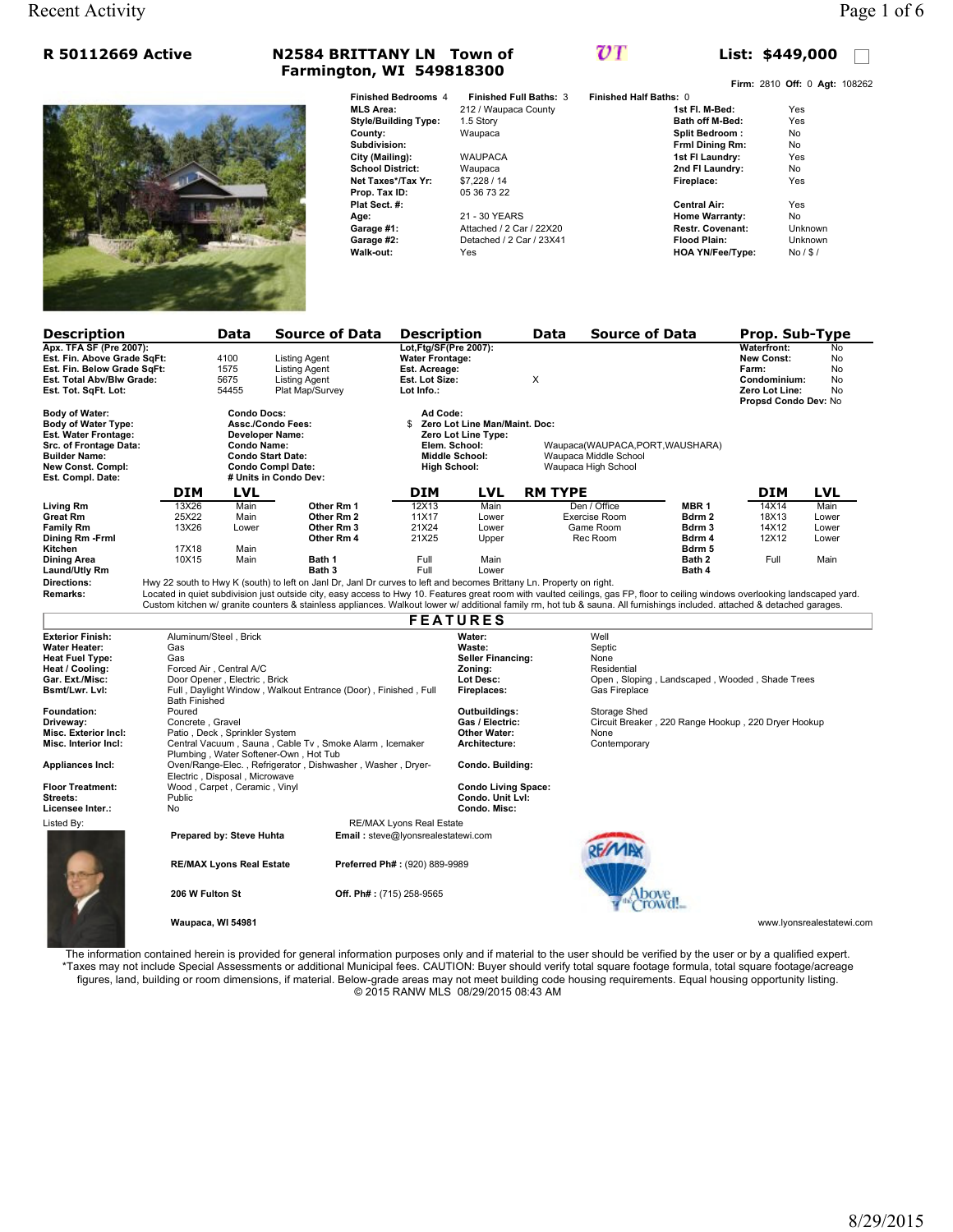### DEBUG R 50112669A N2584 BRITTANY LN, TOWN OF FARMINGTON, WI 549818300

## Gallery: Images 1 to 6 of 25





Front of Home Granite Countertops **Front** of Home Granite Countertops **Granite** Countertops



Stainless Steel Appliances **Additional View** Additional View







Dining Area Great Room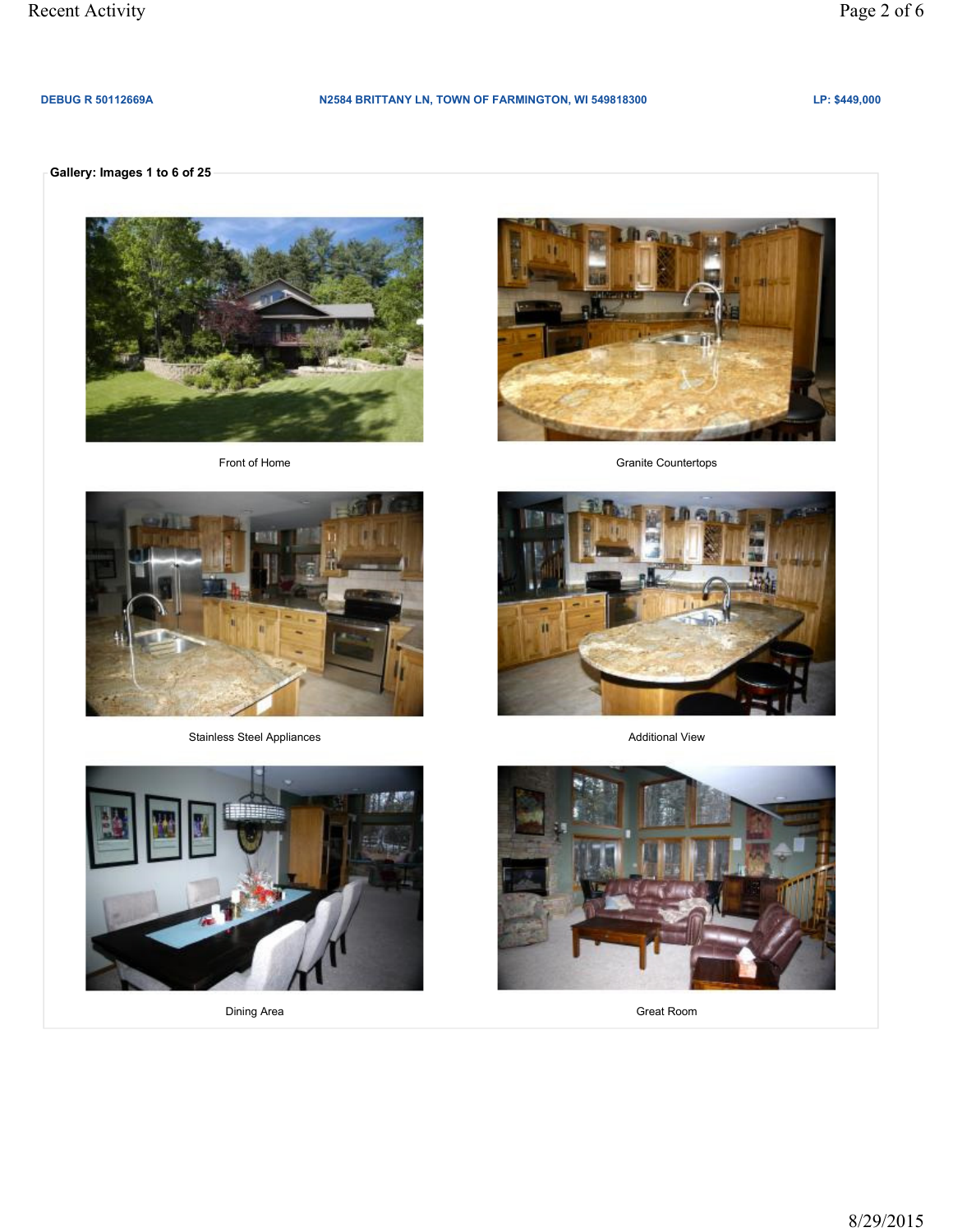# Gallery: Images 7 to 12 of 25



Floor to Ceiling Windows **Example 20** Large Stone Fireplace





Exercise Room **Family Room Family Room Family Room** 





High Ceilings **Large Lower Level Game Rm Large Lower Level Game Rm** 

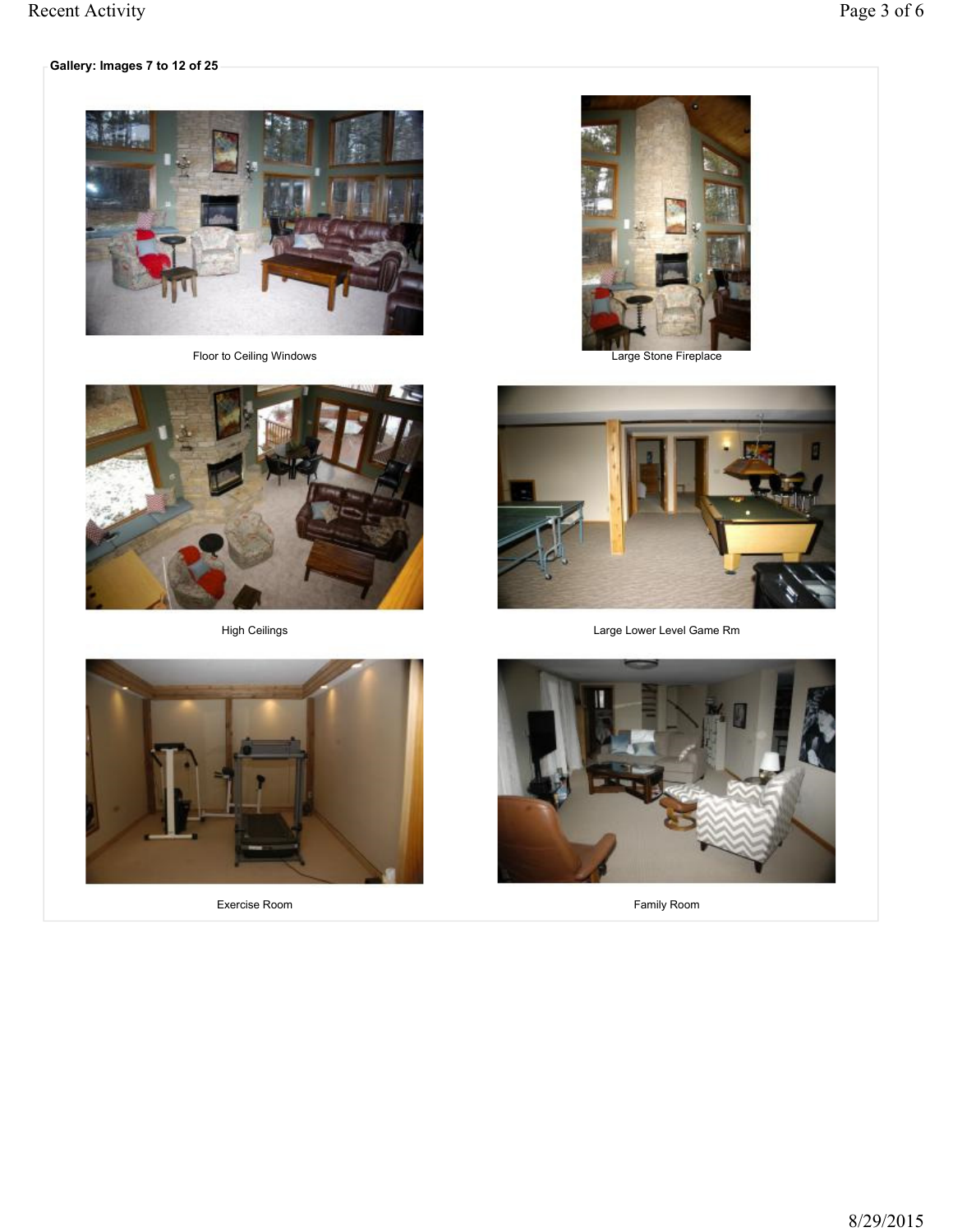## Gallery: Images 13 to 18 of 25









Additional View 1 of 4 Bedrooms



Another Bedroom **Community** Channels Another Bath Large Bright Master Bath



Office Area **Indoor Hot Tub**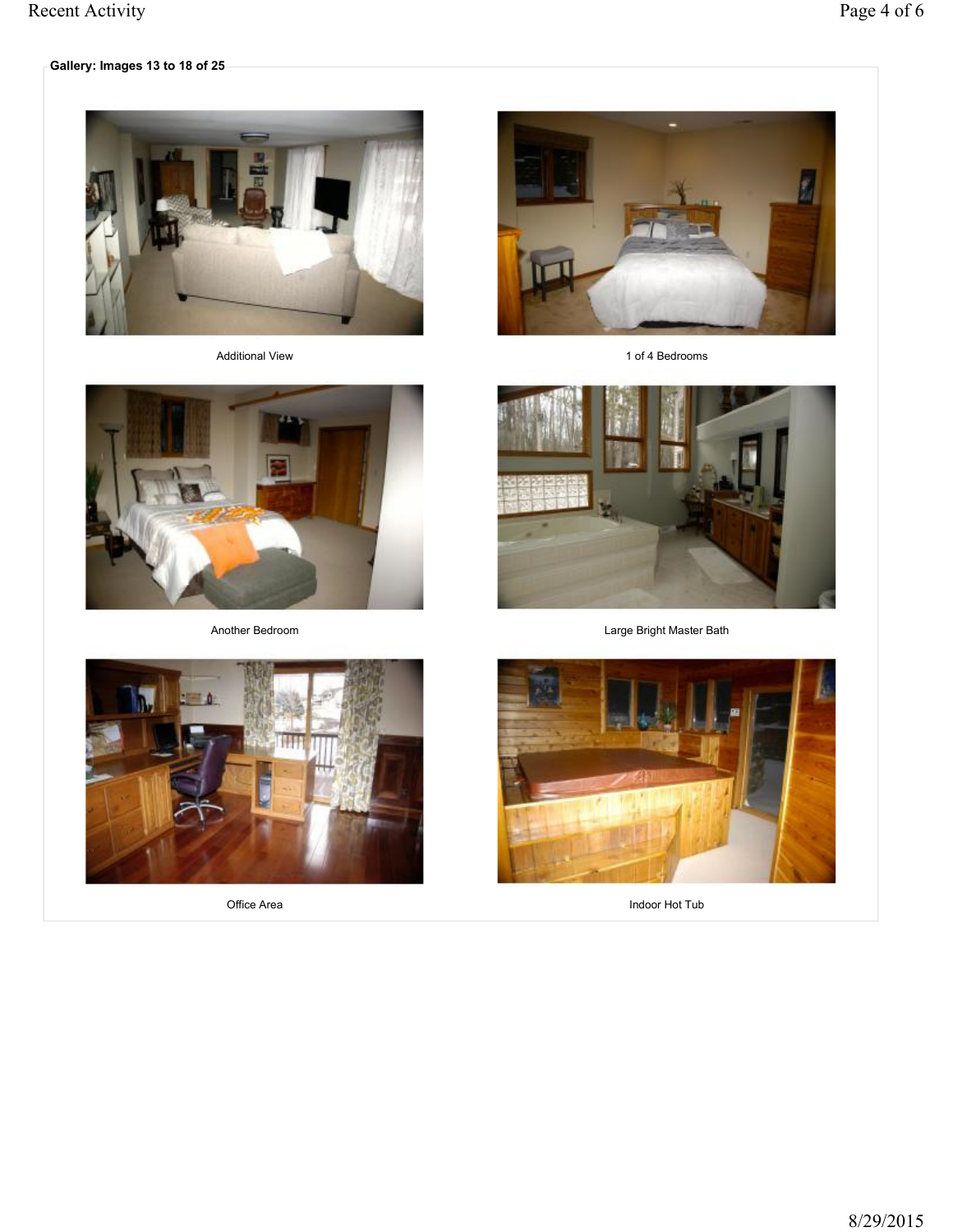



Hot Tub **Lush Landscaping** 



Lush Landscaping Patio Deck







Garage workshop **Deck and Hot Tube** Deck and Hot Tube